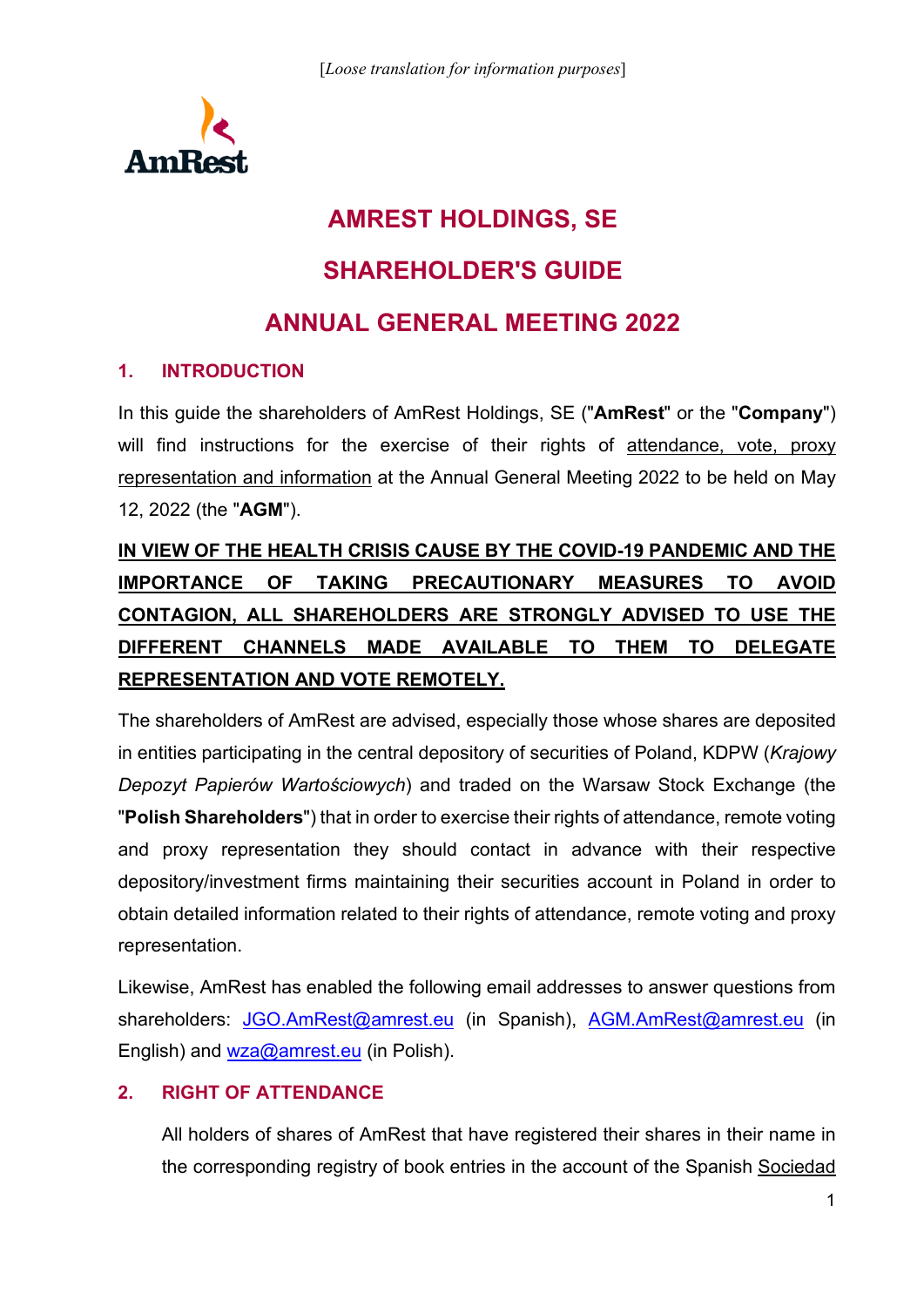

de Gestión de los Sistemas de Registro, Compensación y Liquidación de Valores, S.A. Unipersonal (**Iberclear**), or its participating entities, at least five days before the AGM is held are entitled to attend and vote at the AGM.

By virtue of the foregoing, given that for the purposes of the Iberclear shareholders registry, all the shares traded on the Warsaw Stock Exchange are registered in the name of EC Nominees Limited (**EC Nominees**), subsidiary of Euroclear Bank SA/NV (whose custodian at Iberclear is BNP Paribas), **Polish Shareholders** wishing to attend the AGM will need a power of attorney to be granted in their own favor through EC Nominees in respect of the shares the Polish Shareholders hold. Said power will be granted through the card to be issued by BNP Paribas as a participating entity in Iberclear custodian of the shares of the Polish Shareholders.

In this regard, Polish Shareholders must contact in advance of the AGM their respective depository/investment firms maintaining their securities account in Poland, who are participants of KDPW, to obtain the power of attorney through BNP Paribas, by means of which EC Nominees, as registered owner, grants its representation to the Polish Shareholder in respect of the shares said Polish Shareholder holds.

### **Documentation required to attend the Meeting:**

- Identification of the shareholder (ID or passport); and
- Attendance, delegation and voting Card ("**Shareholder Card**"[1](#page-1-0)), duly completed (section *attendance in person*); or sufficient supporting documentation of its status as a shareholder issued in the name of the registered owner in Iberclear by the corresponding depository entity (the "**Certificate of Ownership**").

#### Additionally,

*Legal Entities*:

<span id="page-1-0"></span> $1$  Available on the AmRest website. Likewise, shareholders may contact their depository/investment firms to obtain the Shareholder Card.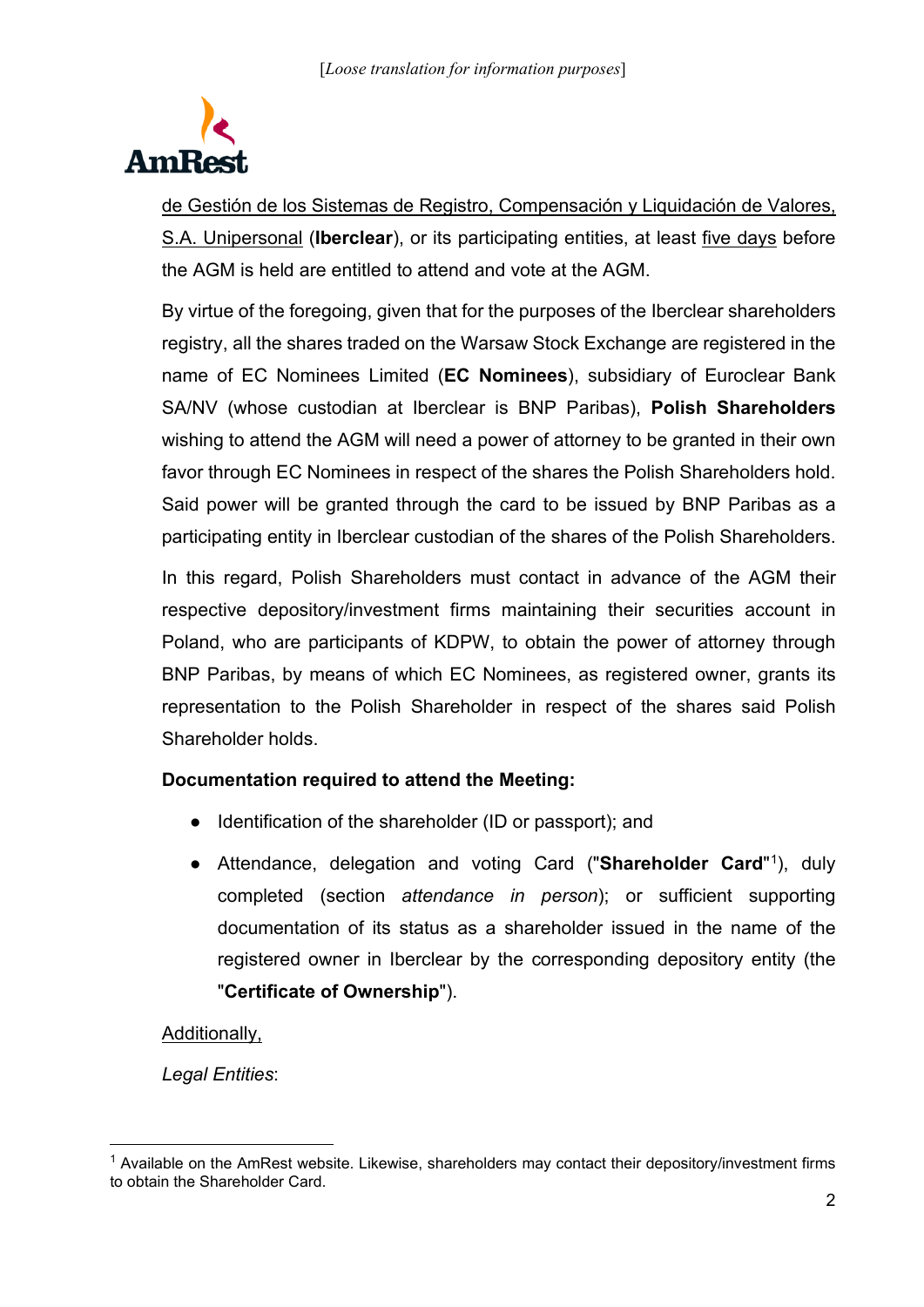

● Power of attorney with the powers of the individual who signs the Shareholder Card on behalf of the legal entity shareholder.

## *Polish Shareholders*

● Proxy of EC Nominees (registered shareholder in Iberclear) through BNP Paribas, in favor of the Polish Shareholder. Polish Shareholders must contact their depository/investment firms maintaining their securities account in Poland so that they, through BNP, obtain the power of attorney of EC Nominees in favor of the Polish Shareholder[2](#page-2-0). It is possible that these depository /investment firms in Poland request additional or different documentation from the one indicated above.

The aforementioned documentation must be presented at the registration desk from 30 minutes before the AGM.

For organizational purposes, shareholders who intend to attend the AGM are kindly asked to inform AmRest through the email addresses [JGO.AmRest@amrest.eu](mailto:JGO.AmRest@amrest.eu) (in Spanish), [AGM.AmRest@amrest.eu](mailto:AGM.AmRest@amrest.eu) (in English) and [wza@amrest.eu](mailto:wza@amrest.eu) (in Polish), by May 10, 2022.

## **3. REMOTE VOTING**

Any shareholder who has the right to attend the AGM can vote remotely.

## **Required documentation:**

● Shareholder Card duly completed (*remote voting* section).

### Additionally,

*Polish Shareholders*:

• Shareholder Card issued by EC Nominees through BNP Paribas. Polish Shareholders should contact their respective depository/investment firms maintaining their securities account in Poland to process their vote through

<span id="page-2-0"></span> $2$  As EC Nominees is the holder of the shares of AmRest for the purposes of Iberclear's registration, EC Nominees will sign in the corresponding section the *shareholder* in the Shareholder Card, and the Polish Shareholder who will attend the Meeting, as *representative*.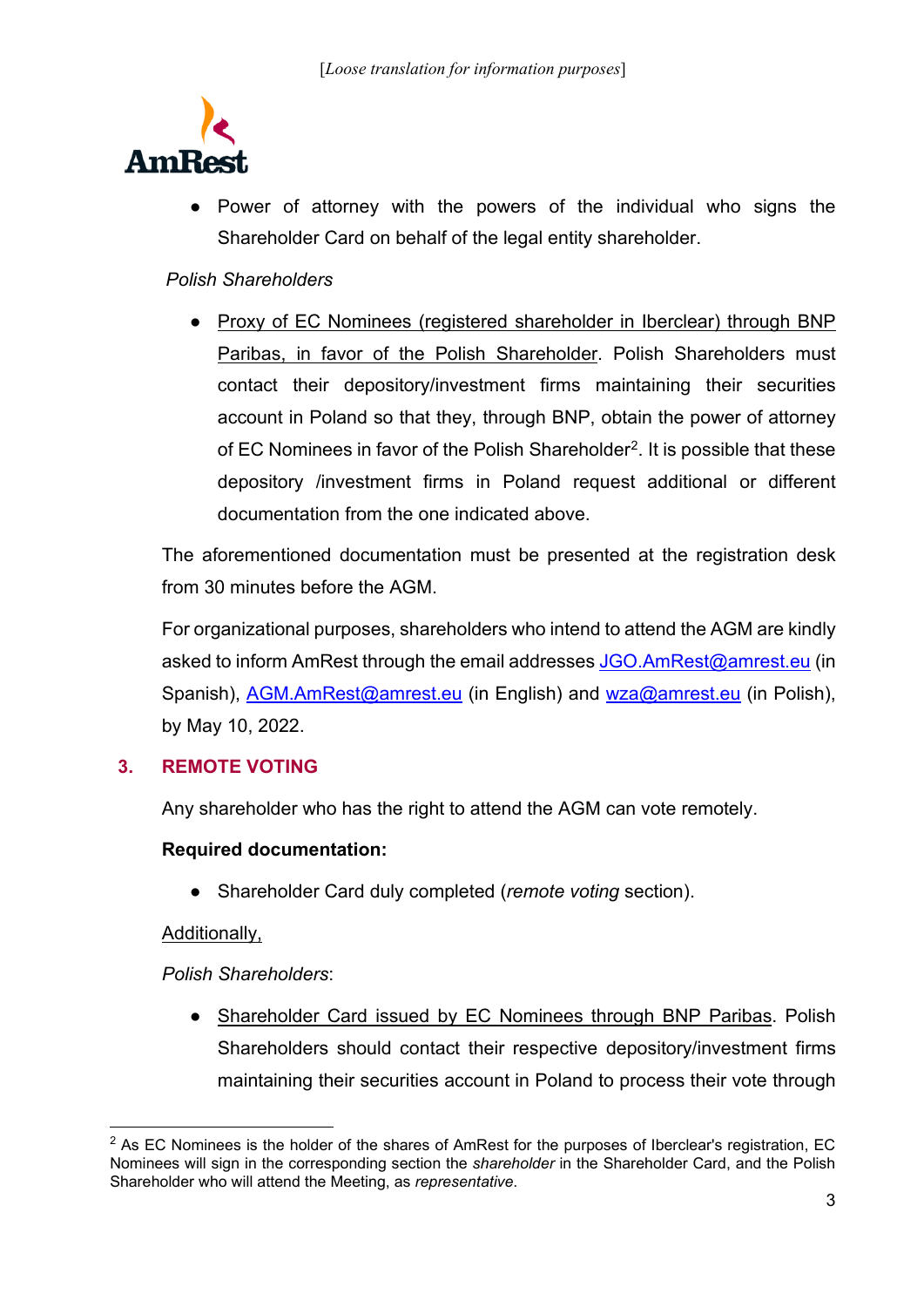

EC Nominees. It is possible that these depository/investment firms in Poland request additional or different documentation from the one indicated above.

The aforementioned documentation must be sent to AmRest:

- **a) through their respective depository entities in Iberclear (in the case of the Polish shareholders, through BNP following the instructions of their respective depository/investment firms in Poland) (RECOMMENDED);**
- b) through postal correspondence to the corporate domicile, to the attention of the Legal Department. In this case, the Shareholder Card must be accompanied by (i) identification of the shareholder (ID or passport); and (ii) in the case of shareholders who are legal persons, a copy of the power of attorney with the powers of the individual who signs the Shareholder Card; or
- c) through electronic means: through the website of the Company through the use of the electronic DNI (DNIe) or of the electronic signature based on a recognized and current electronic certificate, issued by the Spanish Entidad Pública de Certificación Española (CERES), subsidiary of the Fábrica Nacional de Moneda y Timbre.

Remote votes must be **received** by the Company **no later than May 10, 2022**.

Once the vote has been cast, it cannot be modified, except through personal attendance of the shareholder to the AGM.

### **4. RIGHT OF PROXY REPRESENTATION**

Any shareholder who has the right to attend the AGM may be represented by another person, whether or not a shareholder.

#### **Necessary documentation:**

- Identification of shareholder and representative (DNI or passport); and
- Shareholder Card, duly completed (section of *delegation*) *signed by the shareholder and representative*.

#### Additionally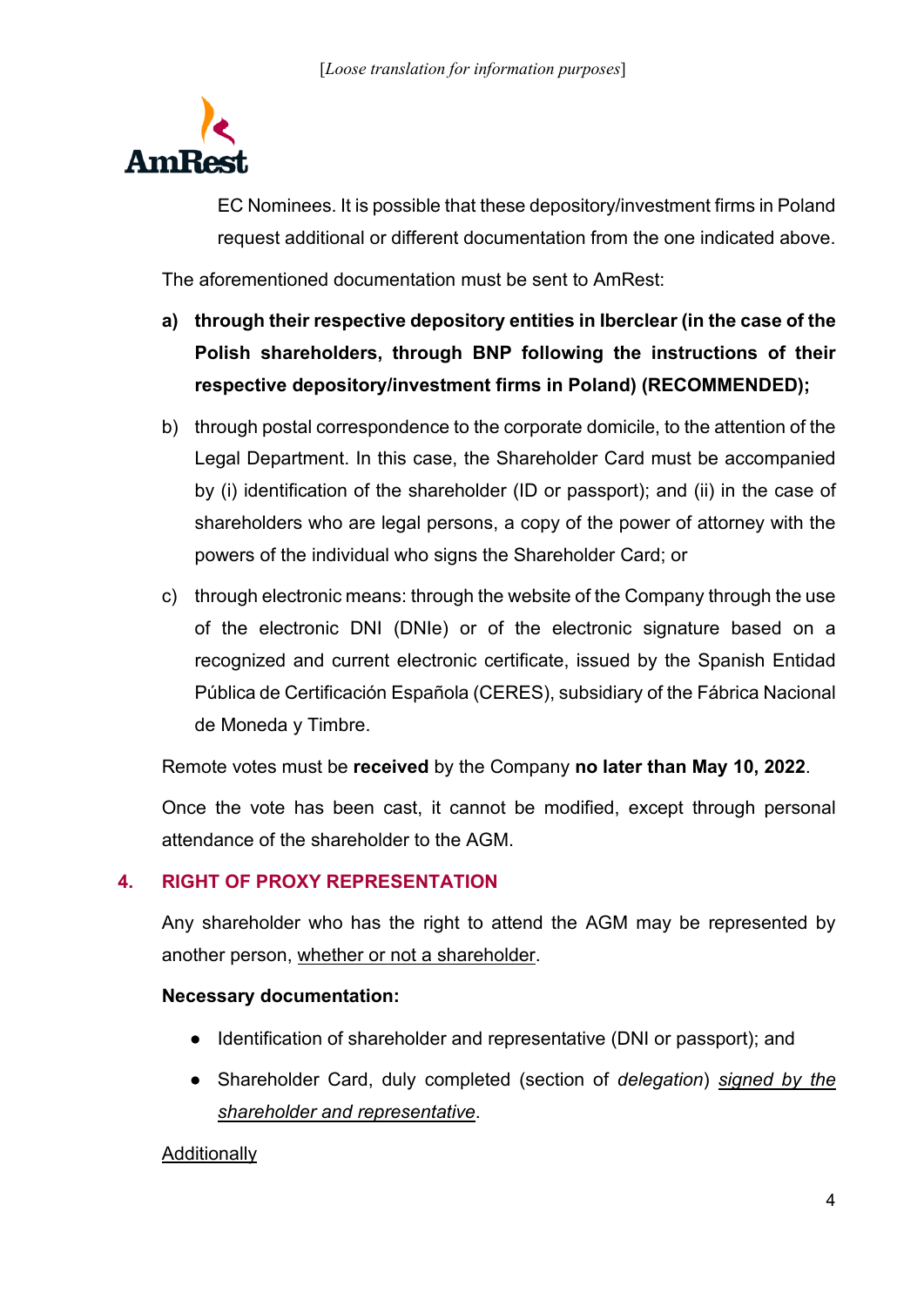

*Legal entities*:

● Power of attorney with the powers of the individual that signs the Shareholder Card.

## *Polish Shareholders*

• Delegation of EC Nominees (registered holder in Iberclear) through BNP Paribas, in favor of the representative appointed by the Polish Shareholder. Similar to personal assistance, Polish Shareholders should contact their respective depository/investment firms maintaining their securities account in Poland to process the delegation through EC Nominees. Through this procedure EC Nominees will delegate to the representative designated by the Polish Shareholder in relation to the shares of the said Polish Shareholder.

The aforementioned documentation may be presented on the day of the AGM by the representative at the registration tables from 30 minutes before the AGM, or previously delivered to AmRest (to be received at the AmRest offices **no later than 10 May**):

- a) by postal correspondence to the registered office, to the attention of the Legal Department; or
- b) through electronic means: through the website of the Company through the use of the electronic DNI (DNIe) or of the electronic signature based on a recognized and current electronic certificate, issued by the Spanish Public Certification Body (CERES), dependent of the National Factory of Currency and Stamp.

Once the representation has been conferred, it cannot be modified, except by remote voting or personal assistance from the shareholder to the AGM.

For organizational purposes, shareholders who intend to delegate their representation to attend the AGM are kindly asked to inform AmRest through the email addresses JGO.AmRest@amrest.eu (in Spanish),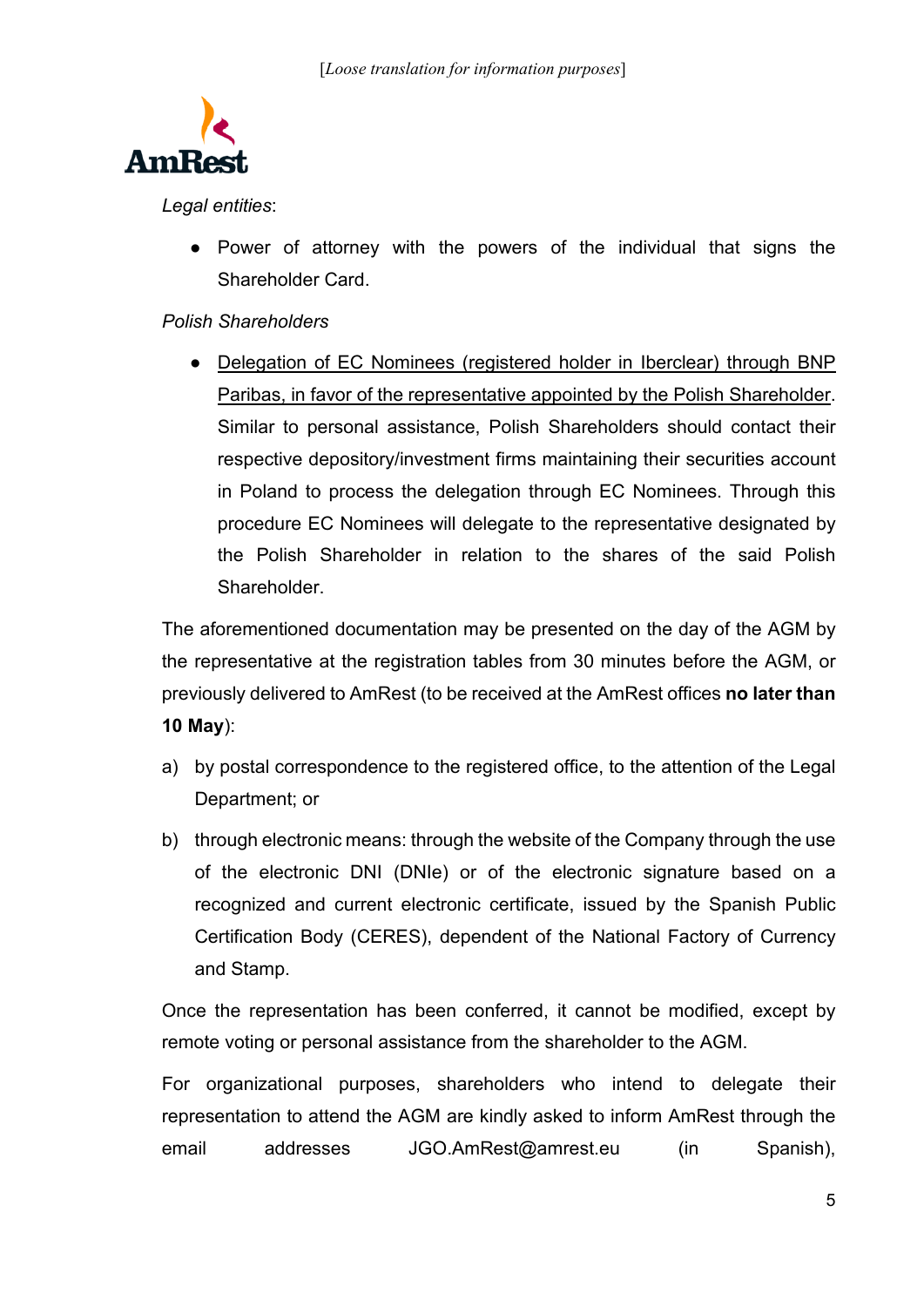

AGM.AmRest@amrest.eu (in English) and [wza@amrest.eu](mailto:wza@amrest.eu) (in Polish), before May 10, 2022.

#### **5. PRIORITIES RULES**

The attendance in person to the AGM of the shareholder who may have granted proxy representation or voted remotely will prevail over such delegation or vote.

The remote vote will render ineffective any proxy representation granted, whether before or after.

The vote or delegation issued through the Shareholder Card on paper will render ineffective the one made by electronic means, whether before or after.

#### **6. RIGHT OF INFORMATION**

Shareholders may examine and obtain at the registered office or request the Company to send them immediately and free of charge, a copy of the legally required documents. However, AmRest has already uploaded those documents on the corporate website since the date of publication of the AGM notice, so shareholders can download them.

The shareholders may request information or clarifications, or make written questions, until the fifth day prior to the celebration of the AGM.

This right may only be exercised in relation to:

- a) the matters included in the agenda;
- b) the price sensitive information notices that have been provided by the Company to the Spanish National Securities Market Commission (*Comisión Nacional del Mercado de Valores*) since the last AGM was held; and
- c) the auditor's report.

Requests for information or clarification and the formulation of questions must be addressed in writing and delivered directly to the registered office, Monday through Friday, 10:00 am to 2:00 pm (CET) or sent by postal correspondence to the address social (attention of the Legal Department) or electronic (to the email addresses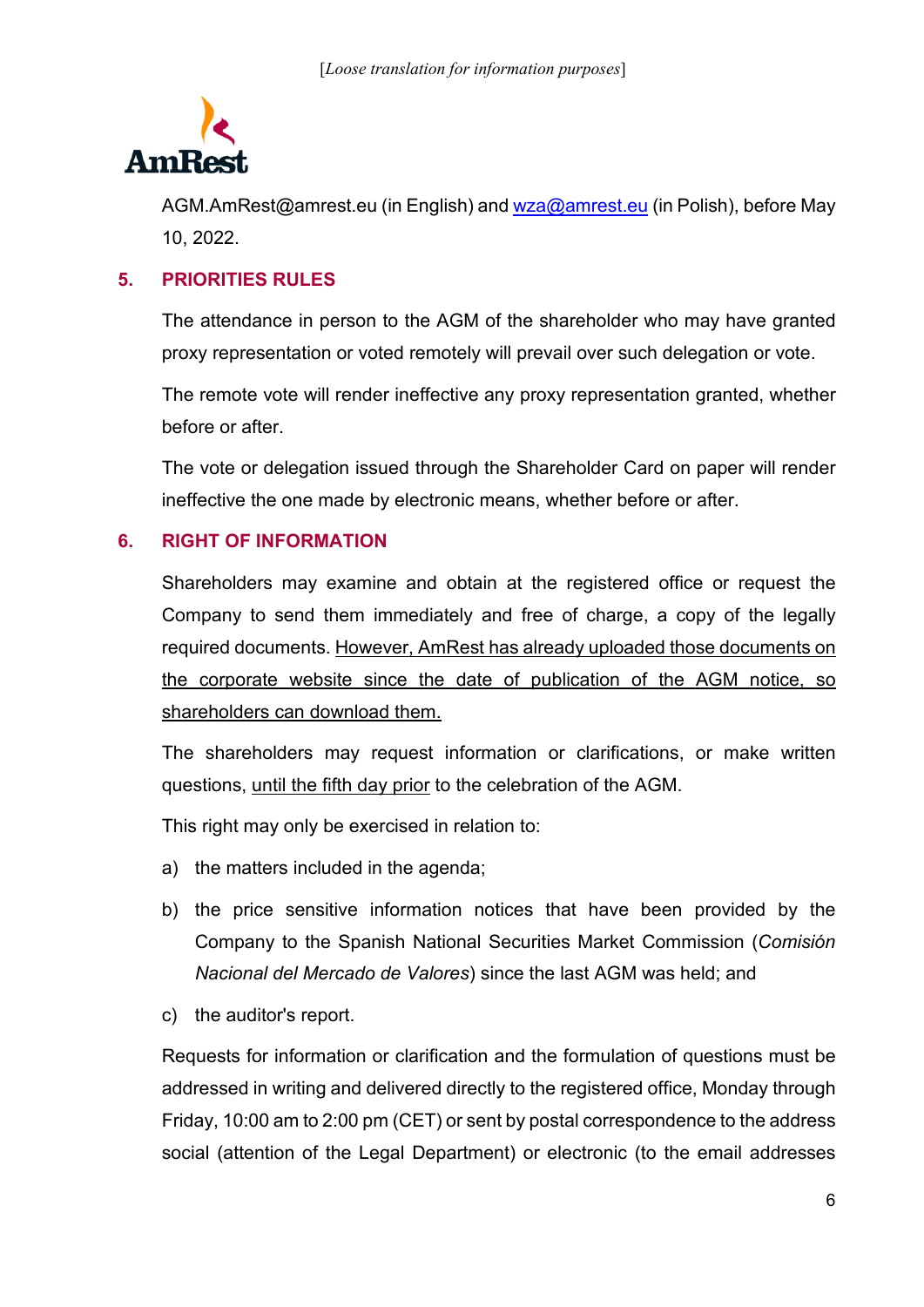

indicated at the first page of this guide).

The shareholder must indicate and provide documentation of their identity, ID number or passport, Certificate of Ownership, and the address to respond.

#### **7. HOLDING THE SHAREHOLDERS' MEETING**

#### **Statements at the AGM by shareholders**

Shareholders wishing to speak at the AGM:

- (i) must identify themselves at the entrance of the premises indicating their name and last names, the number of shares they hold and the one they represent (if applicable); and
- (ii) must deliver at that moment the complete text or a summary of their statement in order to speed up the act.

If they also want their statement to be reflected literally in the minutes, they must deliver it in writing to the notary so that they can compare it with the statement made.

The statements will take place in the order in which they are called by the Secretary of the AGM, once the timing for such statements have been established by the Chairman of the AGM.

No shareholder may speak to deal with points not included in the agenda, on which the right to information does not apply, or without the Chairman of the AGM having given the floor to speak, unless otherwise provided by law.

Shareholders (or their representatives) initially will have a maximum of five minutes for each statement, without prejudice to the faculty of the Chairman of the AGM to extend the time or reduce it when the number of interventions requested, or other circumstances so advice. In any case, equal treatment between shareholders and the principle of non-discrimination will be respected.

Once all the statements have been made, the Chairman of the AGM or the person designated by him will proceed to answer.